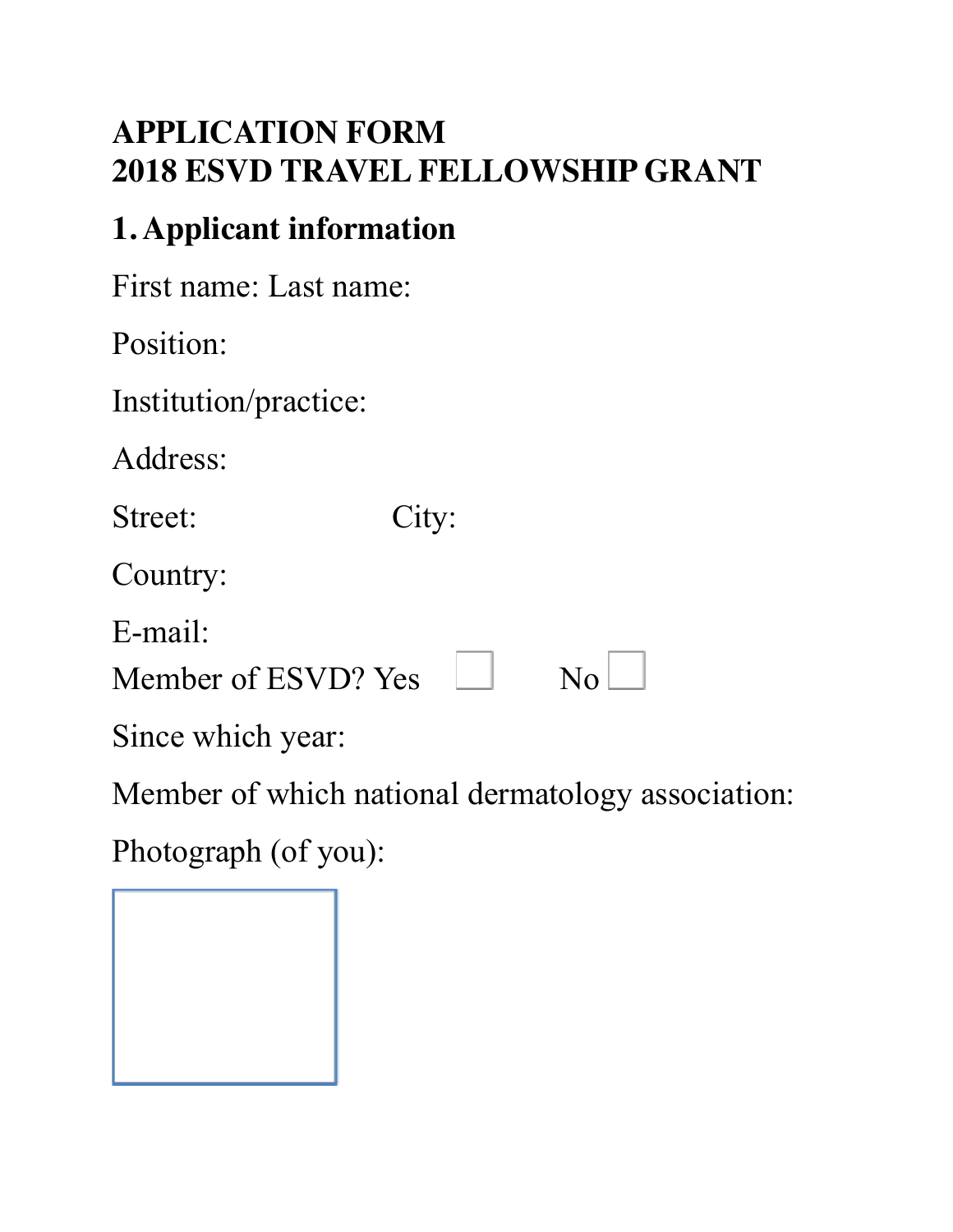## **2. Curriculum vitae (not more then 400 words):**

Studies (Veterinary school location and date finished): Your degree(s):

Recently attended educational courses, workshops, internships:

Work history as a veterinarian:

If available: Publication list (last 3 articles): If available: Lecture list (last 3 lectures):

Other:

# **3. Statement of purpose** (max 200 words):

Please include following points:

#### • **Describe your commitment to veterinary**

**dermatology** (For example: since when and maybe why do you practice veterinary dermatology, what % of your patients have skin problems, how many do you see in average per week, why would you like to attend this conference, what do you expect from this conference...)

## • **Explain your need for support to attend the congress** (For example: Outline any difficulties that